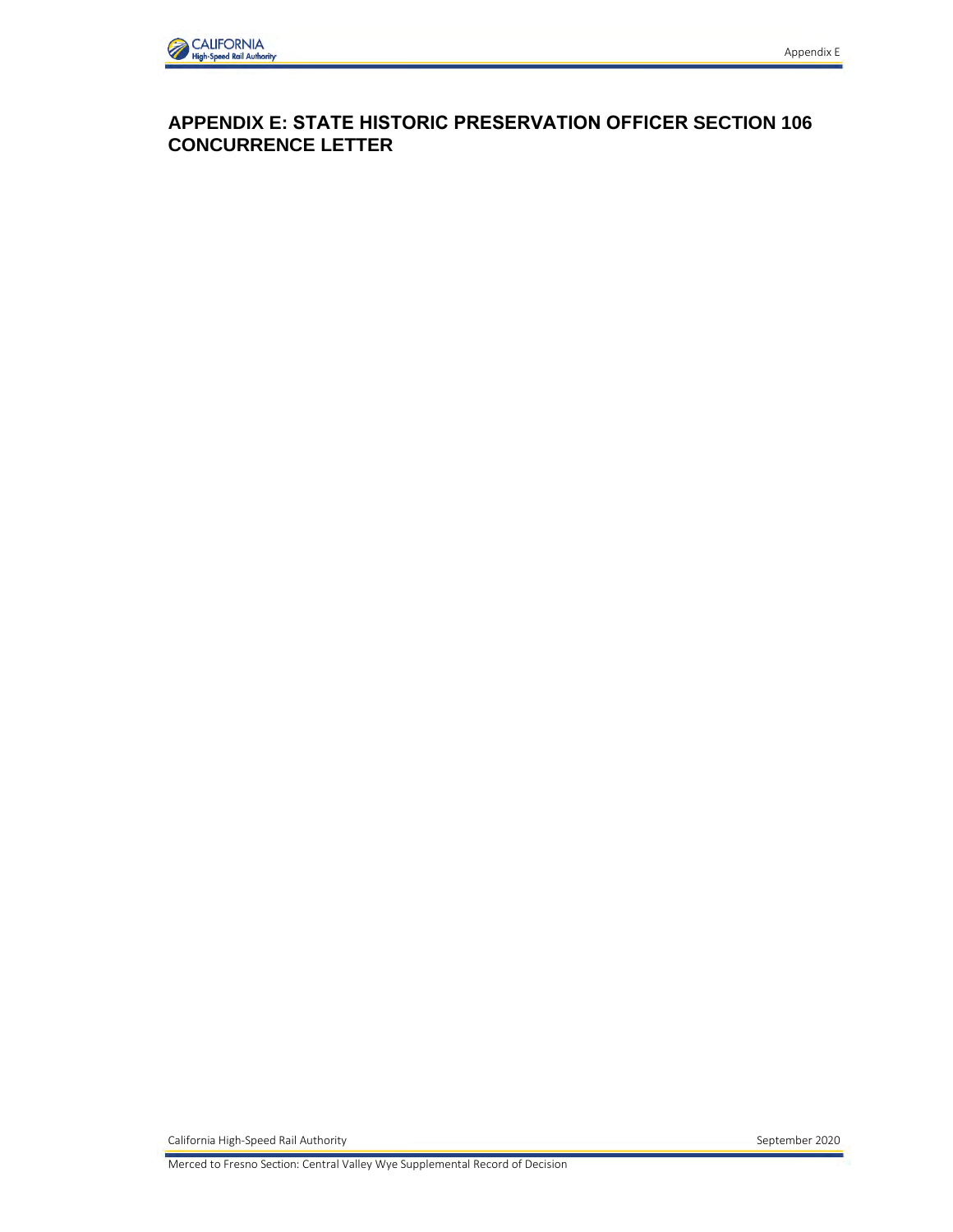

## State of California • Natural Resources Agency

**DEPARTMENT OF PARKS AND RECREATION OFFICE OF HISTORIC PRESERVATION** 

**Julianne Polanco, State Historic Preservation Officer** 

**1725 23rd Street, Suite 100, Sacramento, CA 95816-7100 Telephone: (916) 445-7000 FAX: (916) 445-7053 calshpo.ohp@parks.ca.gov www.ohp.parks.ca.gov** 

April 6, 2018

## Edmund G. Brown Jr., Governor

**Lisa Ann** L. **Mangat, Director** 

Reply in Reference To: FRA100524A

Mr. Brett Rushing Cultural Resources Program Manager California High-Speed Rail Authority 770 L Street, Suite 620 Sacramento, CA 95814

Re: Supplemental Section 106 Finding of Effect Report, Central Valley Wye, Merced to Fresno Section of the High-Speed Train Project, Merced and Madera Counties, California

Dear Mr. Rushing:

The State Historic Preservation Officer (SHPO) received your letter on March 16, 2018, regarding the above-referenced finding of effect. The High Speed Rail Authority (Authority) is consulting, on behalf of the Federal Railroad Administration (FRA), pursuant to the Programmatic Agreement Among the Federal Railroad Administration, the Advisory Council on Historic Preservation, the California State Historic Preservation Officer, and the California High-Speed Rail Authority regarding Compliance with Section 106 of the National Historic Preservation Act, as it Pertains to the California High-Speed Train Project (PA) and the Second Amended Memorandum of Agreement Among the Federal Railroad Administration, the California High-Speed Rail Authority, and the California State Historic Preservation Officer Regarding the Merced to Fresno Section of the California High-Speed Train System in Merced, Madera and Fresno Counties **(MOA).** 

Included with the consultation package were the following documents:

• California High-Speed Rail Authority Merced to Fresno Section Supplemental Section 106 Findings of Effect Report, Central Valley Wye (FOE), prepared by ICF in October 2017

The Central Valley Wye is the connection between the Merced to Fresno Section and the San Jose to Merced Section. The Authority previously consulted on the identification efforts for the Central Valley Wye, and has analyzed four potential alternatives. No new known historic properties would be adversely affected by any of the alternatives. The single, known property that would be adversely affected, the Robertson Boulevard Tree